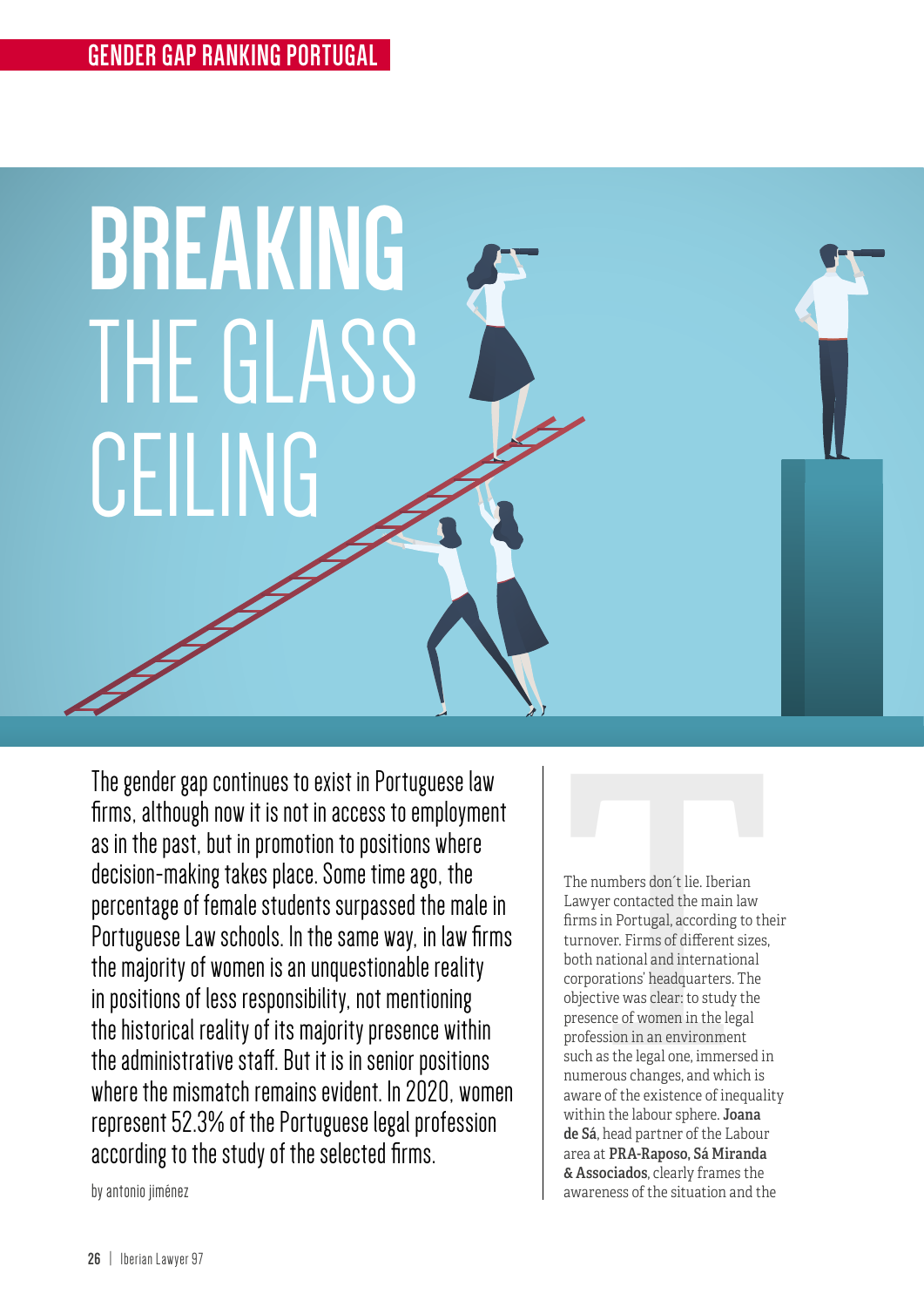way in which it is made evident through measures designed to make it visible and raise awareness of the existence of a problem, both within each law firm as well as towards society: "Our firm is developing a document that formalises its internal policies regarding these matters. We believe that we have fostered an environment in the firm where individuals are valued, and their particularities are highlighted, thus enriching the culture of the firm. In this sense, I have to point out that PRA is, since 2017, a signatory of the Portuguese Charter for Diversity, and has tried to minimise any type of the gender gap that may exist. We try to ensure that all the work and discussion groups are made up of different team members, not only with regard to gender but also generational aspect." We sent a questionnaire to the firms with various questions

PERHAPS THE BEST N ENDORSE SOME INTENTIONS IS TO PUT THEM INTO PRACTICE, AND IN THAT SENSE, SRS BOASTS OF IT: 14 OF THE 16 NEW PARTNERS OF THE FIRM IN THE LAST FIVE YEARS ARE WOMEN



and, based on the data obtained, we made the three rankings that accompany this text. The firm that appears in the first place of the total numbers with 65.2% of female lawyers, which is the same that holds the second position in the associates and counsel ranking with a 70% female presence, and the third in the partners ranking, 56% in this case, is SRS Advogados, whose managing director is a woman, Paula Ferreira Borges, who has no problem in clarifying that this situation is not the result of quota policies or equitable measures, but strictly of the merits of its workers: "SRS currently registers an equal composition of women and men in its team of partners, but there is no commitment whatsoever to maintain that parity unchanged. In the future this team may have the female or male gender under or over represented. More than a commitment to statistical data, what SRS transmits daily to its lawyers is that it will differentiate and reward those who contribute to its growth and consolidation, regardless of their gender, race or creed, and we believe that is what differentiates us." Perhaps the best way to endorse intentions is to put them into practice, and in that sense, SRS boasts of it: 14 of the 16 new partners of the firm in the last five years are women. Here the proportion of gender among the workers at all levels of the firm does seem to be balanced. But it is not something that occurs in all cases.

# **THE FIRST STEP: FROM STUDENTS TO PROFESSIONALS**

"Women and girls represent half of the world's population, and therefore half of its potential. As long as gender inequality persists in all aspects, it will only serve to slow down economic and social progress," says Carmo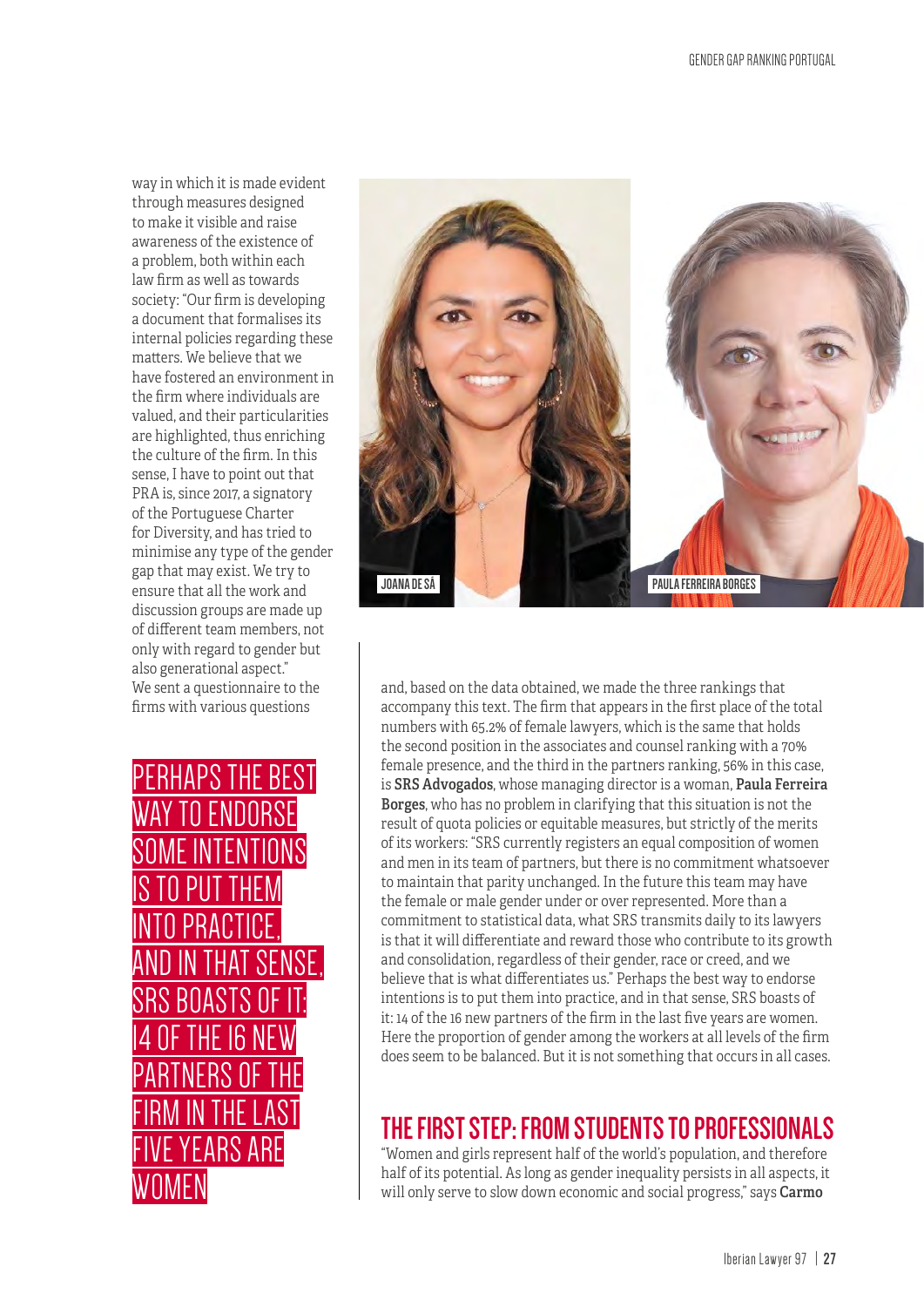### **Total Lawyers**

| N.             | <b>FIRM</b>             | <b>TOTAL</b> | <b>FEMALE</b> | <b>PERCENTAGE</b> |
|----------------|-------------------------|--------------|---------------|-------------------|
| $\mathbf{1}$   | <b>SRS</b>              | 92           | 60            | 65.2%             |
| $\overline{2}$ | <b>GPA</b>              | 57           | 36            | 63.1%             |
| 3              | <b>CCA</b>              | 51           | 32            | 62.7%             |
| 4              | <b>PRA Raposo</b>       | 94           | 57            | 60.6%             |
| 5              | <b>Caiado Guerreiro</b> | 139          | 82            | 59%               |
| 6              | <b>DLA Piper</b>        | 51           | 30            | 58.8%             |
| $\overline{7}$ | <b>Miranda</b>          | 103          | 60            | 58.2%             |
| 8              | Sérvulo                 | 76           | 43            | 56.6%             |
| $\overline{9}$ | VdA                     | 253          | 142           | 56.1%             |
| 10             | GA_P                    | 32           | 17            | 53.1%             |
| $_{11}$        | <b>Garrigues</b>        | 101          | 53            | 52.5%             |
| 12             | <b>PLMJ</b>             | 208          | 106           | 51%               |
| 13             | Morais Leitão           | 192          | 94            | 49%               |
| 14             | <b>Campos Ferreira*</b> | 39           | 19            | 48.7%             |
| 15             | <b>Cuatrecasas</b>      | 118          | 56            | 47.5%             |
| 16             | Abreu                   | 169          | 80            | 47.3%             |
| $17\,$         | Uría Menéndez*          | 88           | 40            | 45.5%             |
| $18\,$         | <b>FCB</b>              | 54           | 22            | 40.7%             |
| 19             | <b>CMS RPA</b>          | 77           | 29            | 37.7%             |
| 20             | <b>Telles</b>           | 85           | 32            | 37.6%             |
|                |                         | 2117         | 1108          | 52.3%             |

\* Data collected from the firm´s corporate website

Sousa Machado, president of Abreu Advogados Board of Directors. She has indeed broken the "glass ceiling", and in that sense she is a benchmark, and frames, albeit in a generic way, the figures, which are more than conclusive.

Women timidly outnumber the total number of male lawyers practicing at the firms selected for this study. They represent, specifically, 52.3% of the total number of lawyers, including partners, counsel and associates, of the companies on which we have focused our analysis. Some data very close to reality, according to what Ana Pinelas



Pinto, partner and a member of the Board of Directors of Miranda & Associados tells us: "The legal profession is mostly practiced by women, today about 55% of the total professionals registered in the Bar Association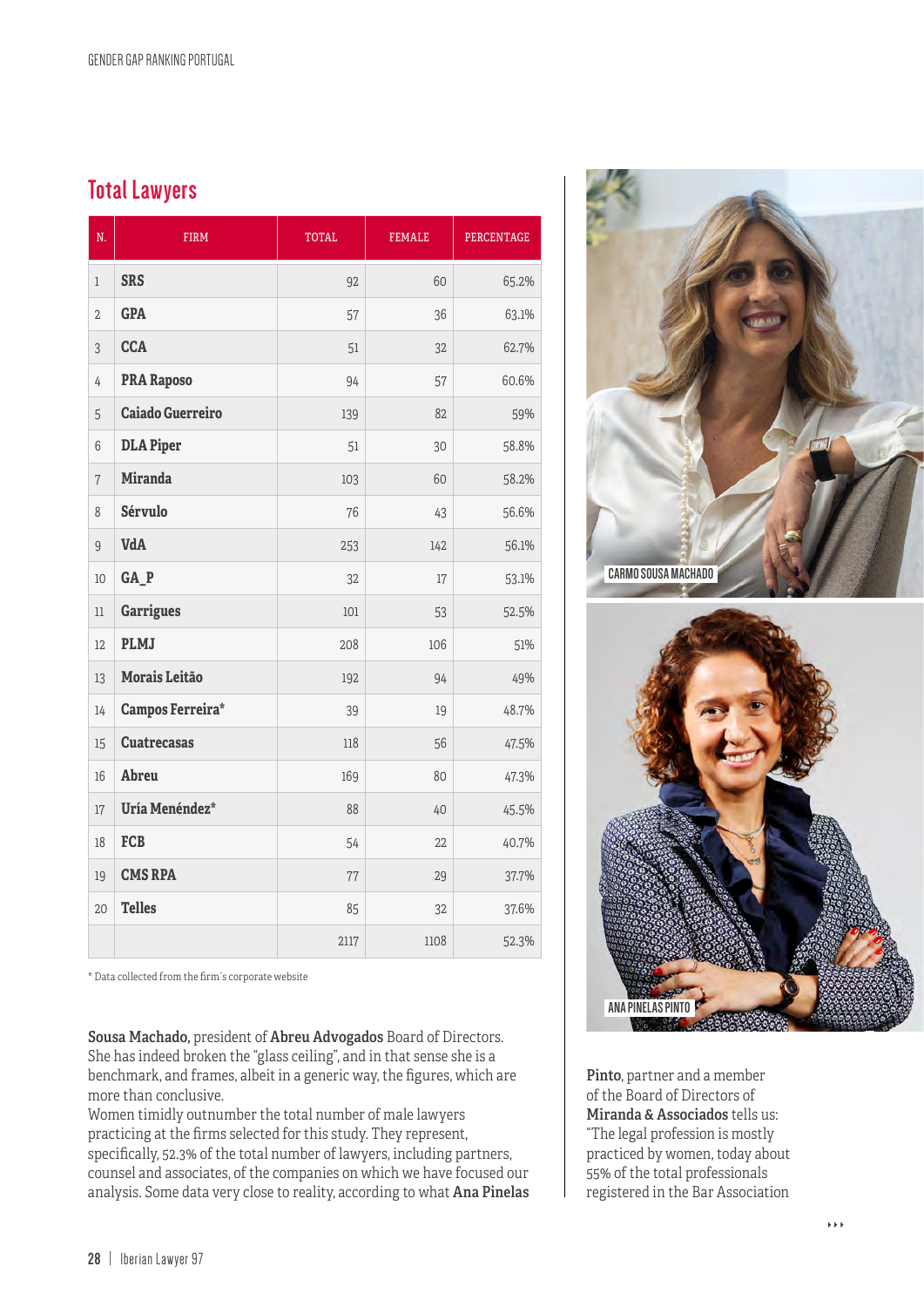### **Associate and Counsel**

| N.             | <b>FIRM</b>             | <b>TOTAL</b> | <b>FEMALE</b> | <b>PERCENTAGE</b> |
|----------------|-------------------------|--------------|---------------|-------------------|
| $\mathbf{1}$   | <b>DLA Piper</b>        | 38           | 27            | 71%               |
| $\sqrt{2}$     | <b>SRS</b>              | 60           | 42            | 70%               |
| 3              | Campos Ferreira*        | 26           | 18            | 69.2%             |
| $\overline{4}$ | Sérvulo                 | 45           | 31            | 68.9%             |
| $\overline{5}$ | <b>CCA</b>              | 38           | 25            | 65.8%             |
| 6              | <b>Miranda</b>          | 73           | 48            | 65.7%             |
| $\overline{7}$ | <b>PRA Raposo</b>       | 78           | 51            | 65.4%             |
| 8              | <b>GPA</b>              | 50           | 32            | 64%               |
| $\overline{9}$ | GA_P                    | 25           | 16            | 64%               |
| $10\,$         | VdA                     | 207          | 127           | 61.3%             |
| $_{11}$        | Morais Leitão           | 130          | 77            | 59.2%             |
| 12             | <b>PLMJ</b>             | 155          | 91            | 58.7%             |
| 13             | <b>Caiado Guerreiro</b> | 126          | 74            | 58.7%             |
| 14             | <b>Garrigues</b>        | 88           | 51            | 57.9%             |
| 15             | <b>Cuatrecasas</b>      | 97           | 52            | 53.6%             |
| 16             | Uría Menéndez*          | 69           | 36            | 52.2%             |
| $17\,$         | Abreu                   | 118          | 61            | 51.7%             |
| 18             | <b>FCB</b>              | 37           | 19            | 51.3%             |
| 19             | <b>Telles</b>           | 66           | 27            | 40.9%             |
| 20             | <b>CMS RPA</b>          | 59           | 24            | 40.7%             |
|                |                         | 1585         | 929           | 58.6%             |

\* Data collected from the firm's corporative websites

are women. In 2000, they represented about 25% of those enrolled in the Bar. This tendency to reverse the situation, when it occurs within a society of an eminent patriarchal type and together with a very limited social security system with few benefits, such as that of lawyers and procurators, requires from law firms a special attention to other components that go beyond remuneration for services rendered. The implementation of maternity policies, the balance in coverage, such as childbirth in health policies and the flexibility of schedules to support the children care and family are fundamental

aspects that have deserved our care and attention for a long time."

The majority presence of women in law practice is not surprising if one takes into account that, for a long time, there have been many more female than male students in universities. Pordata, the database of the Manuel dos Santos Foundation, shows that for the last thirty years the



number of female students has been greater than male in careers related to Social Sciences, Commerce and Law. In 2019 specifically, the percentage of women exceeded 60% of the student body, an amount around which the gender distribution in these studies has moved according to the same statistics for the last three decades. This distribution is transferred to the percentage of associates and counsel within the firms: only two of the firms surveyed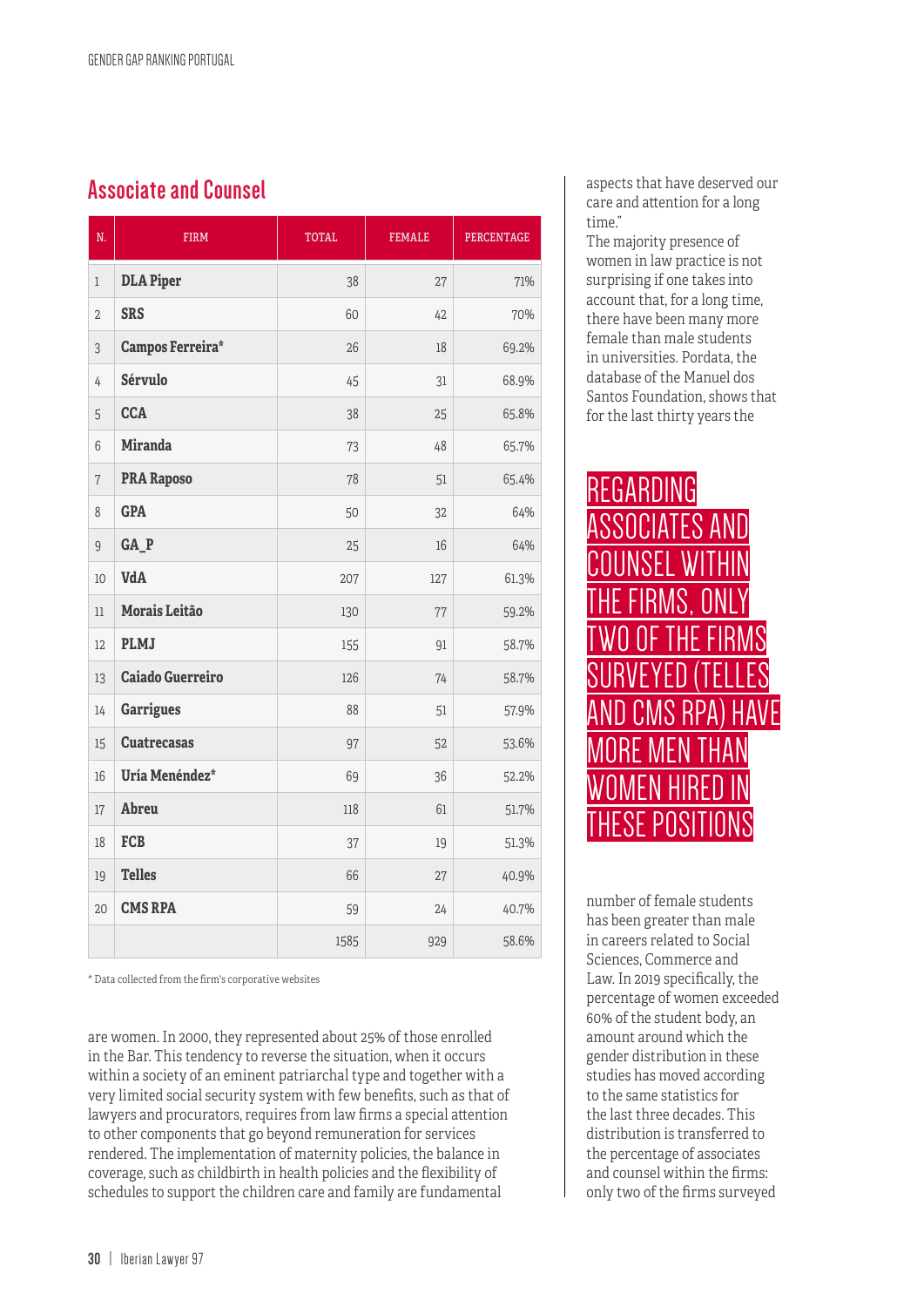#### **Partners**

| N.             | <b>FIRM</b>             | <b>TOTAL</b>   | <b>FEMALE</b>  | <b>PERCENTAGE</b> |
|----------------|-------------------------|----------------|----------------|-------------------|
| $\mathbf{1}$   | <b>Caiado Guerreiro</b> | 13             | 8              | 61.5%             |
| $\overline{2}$ | <b>GPA</b>              | $\overline{7}$ | 4              | 57.1%             |
| $\overline{3}$ | <b>SRS</b>              | 32             | 18             | 56.3%             |
| 4              | <b>CCA</b>              | 13             | 7              | 53.9%             |
| $\overline{5}$ | <b>Miranda</b>          | 30             | 12             | 40%               |
| 6              | <b>Sérvulo</b>          | 31             | 12             | 38.7%             |
| $\overline{7}$ | <b>PRA Raposo</b>       | 16             | 6              | 37.5%             |
| 8              | Abreu                   | 51             | 19             | 37%               |
| $\overline{9}$ | VdA                     | 46             | 15             | 32.6%             |
| 10             | <b>PLMJ</b>             | 53             | 15             | 28.3%             |
| $_{11}$        | <b>CMS RPA</b>          | 18             | 5              | 27.7%             |
| 12             | Morais Leitão           | 62             | 17             | 27.4%             |
| 13             | <b>Telles</b>           | 19             | 5              | 26.3%             |
| 14             | <b>DLA Piper</b>        | 13             | 3              | 23.1%             |
| 15             | Uría Menéndez*          | 19             | 4              | 21%               |
| 16             | <b>FCB</b>              | 17             | 3              | 17.7%             |
| 17             | <b>Cuatrecasas</b>      | 21             | 4              | 16%               |
| 18             | <b>Garrigues</b>        | 13             | $\overline{2}$ | 15.4%             |
| 19             | $GA$ <sub>P</sub>       | 7              | $\mathbf{1}$   | 14.3%             |
| 20             | <b>Campos Ferreira*</b> | 13             | 1              | 7.7%              |
|                |                         | 494            | 161            | 32.6%             |

\* Data collected from the firm's corporative websites

have more men than women hired in these positions. Despite this, taking as a reference the percentages of students of careers in the sector, there are only seven firms where an equivalence is maintained with the figures of the presence of women in the classroom. This indicates that the first screening already took place in the incorporation of women to work: many of them are studying at university, but they do not manage to integrate into the labour market. Although it is convenient to remember the data provided by the statistics: The female majority among the students is not something



recent, but is a phenomenon that has been taking place for three decades now, a whole generation, therefore, far from being able to congratulate themselves on the majority presence of female lawyers, it is something that should be considered as completely logical. Despite this, nine of the law firms in the study continue to present a presence of more male lawyers in the total figures, a reality that should invite reflection. Rita Samoreno Gomes, partner and co-director of the Dispute Resolution area at PLMJ clearly frames the debate: "For us, diversity policies have to balance meritocracy with what still constitutes barriers for women in their professional lives. Acknowledging those barriers is the first step towards solving a problem that still binds women in 2020 but also curbs firms´ results, by limiting its people's talent and potential."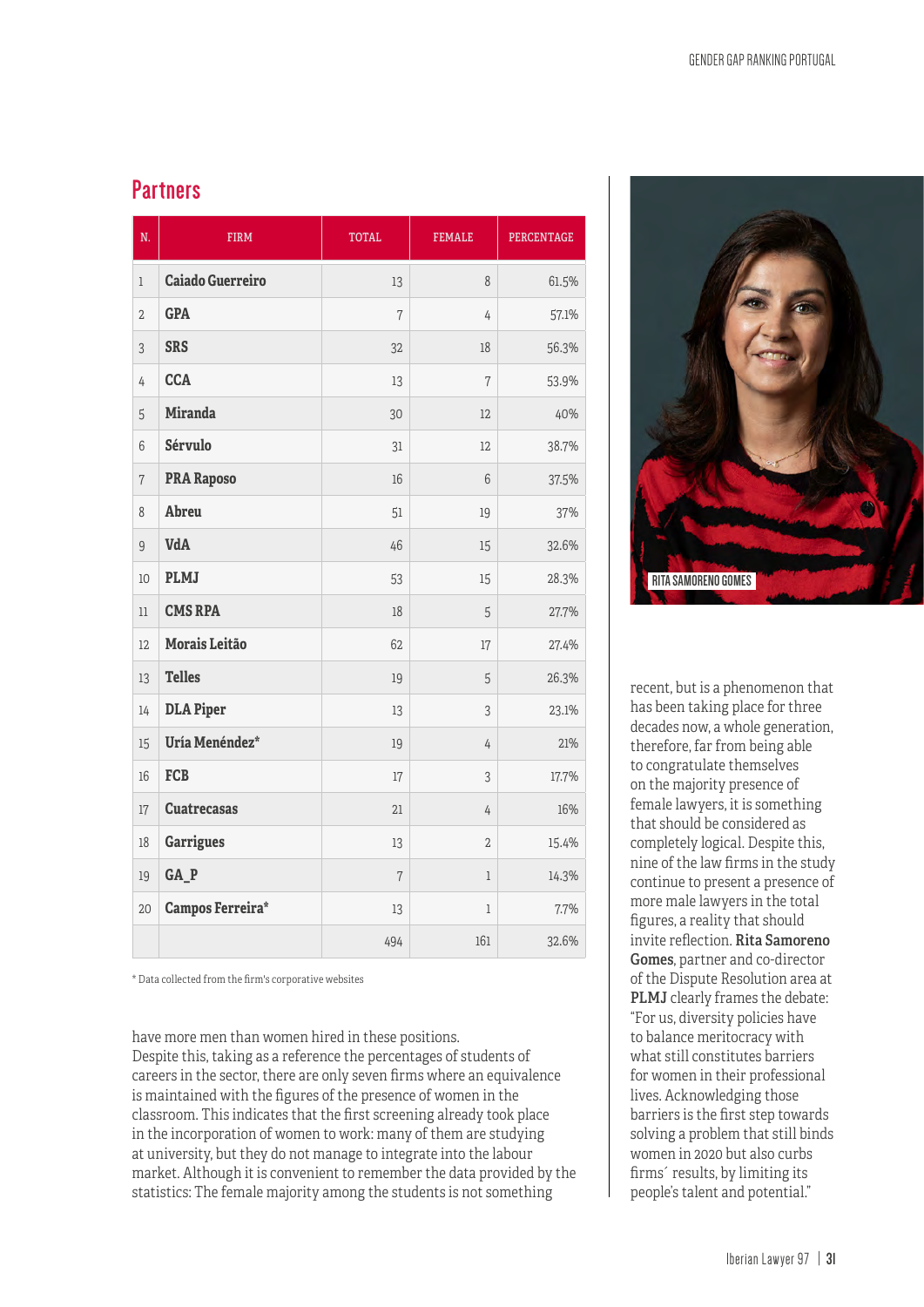

## **THE PROFESSIONAL CAREER**

Perhaps it is this paradigm shift, the result of the massive incorporation of women into the labour market, that should be highlighted, because it is no longer a social problem but an economic one: firms are wasting part of their potential. In this sense, Maria João Ricou, managing partner of Cuatrecasas Portugal, also echoes the difficult balance between personal and professional life and how this already begins in the university years or the first years of the professional life of lawyers, that ends up hampering their career: "It is a fact that the presence of women in Law studies is a majority, and especially in the initial phase of the professional career, and this situation begins to reverse during the intermediate phase, coinciding, in general, with the moment in which they have family responsibilities inherent to motherhood. Consequently, it is easy to see that they become a minority when looking at the top of the profession. We are committed and determined to find solutions to reverse this situation, being our priority objective to combat the so-called gender gap through measures aimed at promoting a better balance between personal and professional life, thus ensuring parity criteria in the development of a career."

The reality seems to endorse her words, since the female presence in those initial phases of the professional career is a reality that prevails over any opinion. Both in the number of interns, who have been left out of the study because they are considered non-stable staff of the firm, and in the number of associates and counsel. In this segment, the presence of the female majority is unquestionable. In

four of the firms (DLA Piper, SRS, Campos Ferreira and Sérvulo) women make up more than two thirds of their legal staff, and in the case of three others (CCA, Miranda and PRA Raposo) they are around 66%. It is striking that the first place regarding the percentage of women hired within the segment of associates and counsel is a law firm that is the local headquarters of an international firm, DLA Piper, which is the only one with more than 70% of female staff, while the other six firms occupying these first seven positions are all medium-sized national firms. But beyond these outstanding cases, the majority presence is the most common since only two of the firms register a greater presence of male workers in this section.

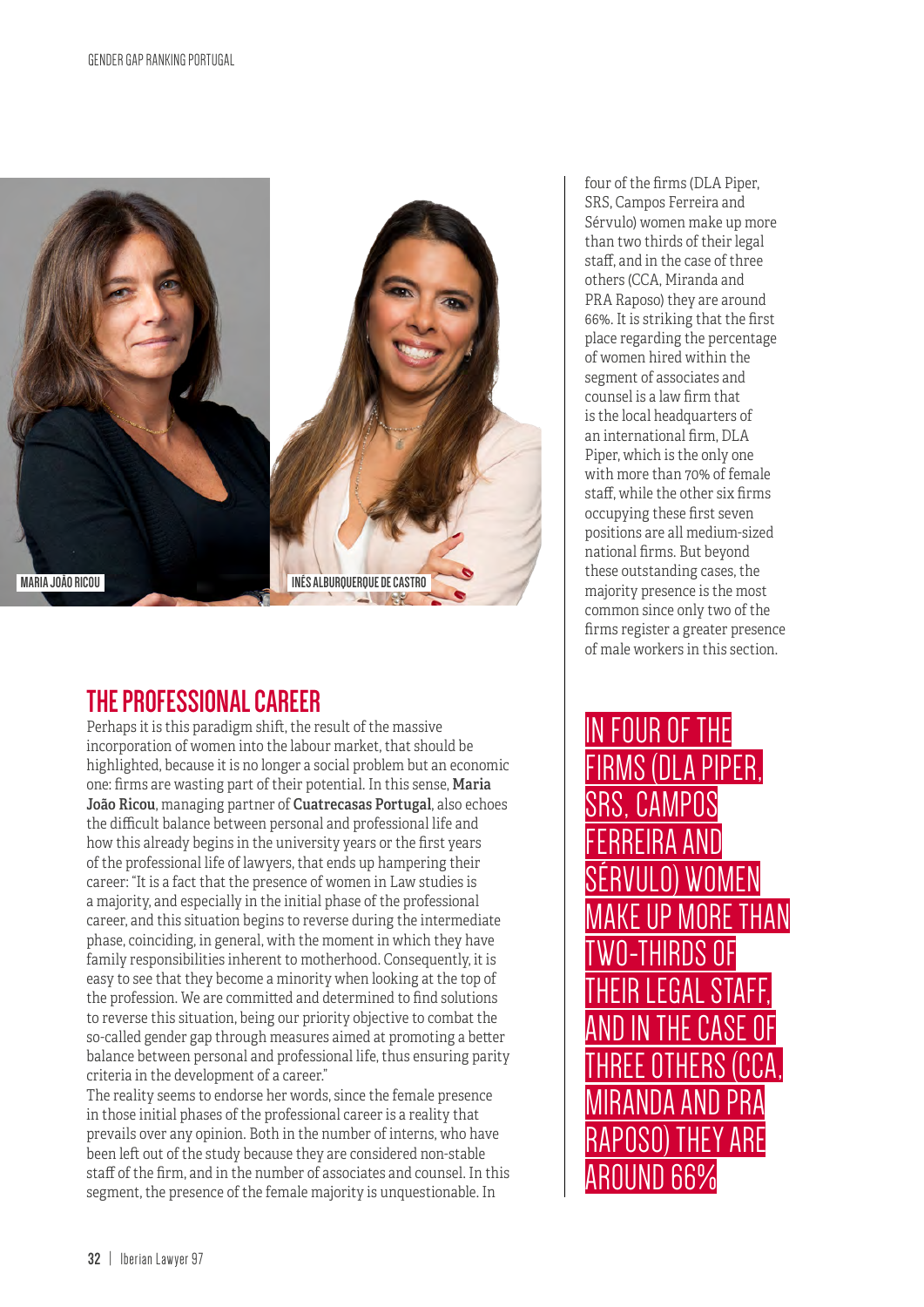

This mismatch between the presence of women in the university and in law firms may be strictly coincidental, since all firms insist that the determining factor for hiring and promotion within each organisation is merit and professional development without addressing issues of gender, as Inés Alburquerque de Castro, partner and head of the Labour Law department at FCB Advogados, points out: "More than a gender policy that establishes boundaries between female and male lawyers, at FCB a culture of diversity and equality is promoted, based on the professional merit and performance of our collaborators. We believe in a statute of the law practice that treats all of us, men and women, the same way. That is what FCB empowers, where a culture is valued above all else, in which we all feel appreciated for our work, regardless of our gender." An interesting detail that might move us to reflection is that the size of the law firms imposes its advantages and disadvantages when it comes to managing this type of realities, and perhaps that is why medium-sized firms can afford greater attention to this type of detail. In this sense, very thoughtful talent management plans such as those put into practice by firms such as CMS Rui Pena & Arnaut are striking. Mónica Carneiro Pacheco and Susana Afonso, both partners and members of the Board of Directors of the mentioned firm explain certain details of their human resources policy aimed at deactivating those obstacles that can slow down the development of professional careers: "We are very flexible in terms of family situations that require a slower follow-up, even if it means that the lawyer must be absent for a period of time that would be longer than expected. We adopt mechanisms and work tools that allow

them not only to execute daily tasks without any type of restriction, but we also create systems that help in the execution of those tasks. Teams are easily reorganised to make it easier for colleagues to work. (…) In addition, from their first steps in the firm, we present a development plan, the Career Plan, where we identify all the phases, the objectives of each one of them, their evolution and, therefore, the evaluation system. This allows the lawyer and the collaborator to have a knowledge of the times and thus be able to reconcile the realisation of other objectives beyond the professionals. Of course, nothing in life remains watertight, and it is always necessary to make the required adjustments to take care of our teams.".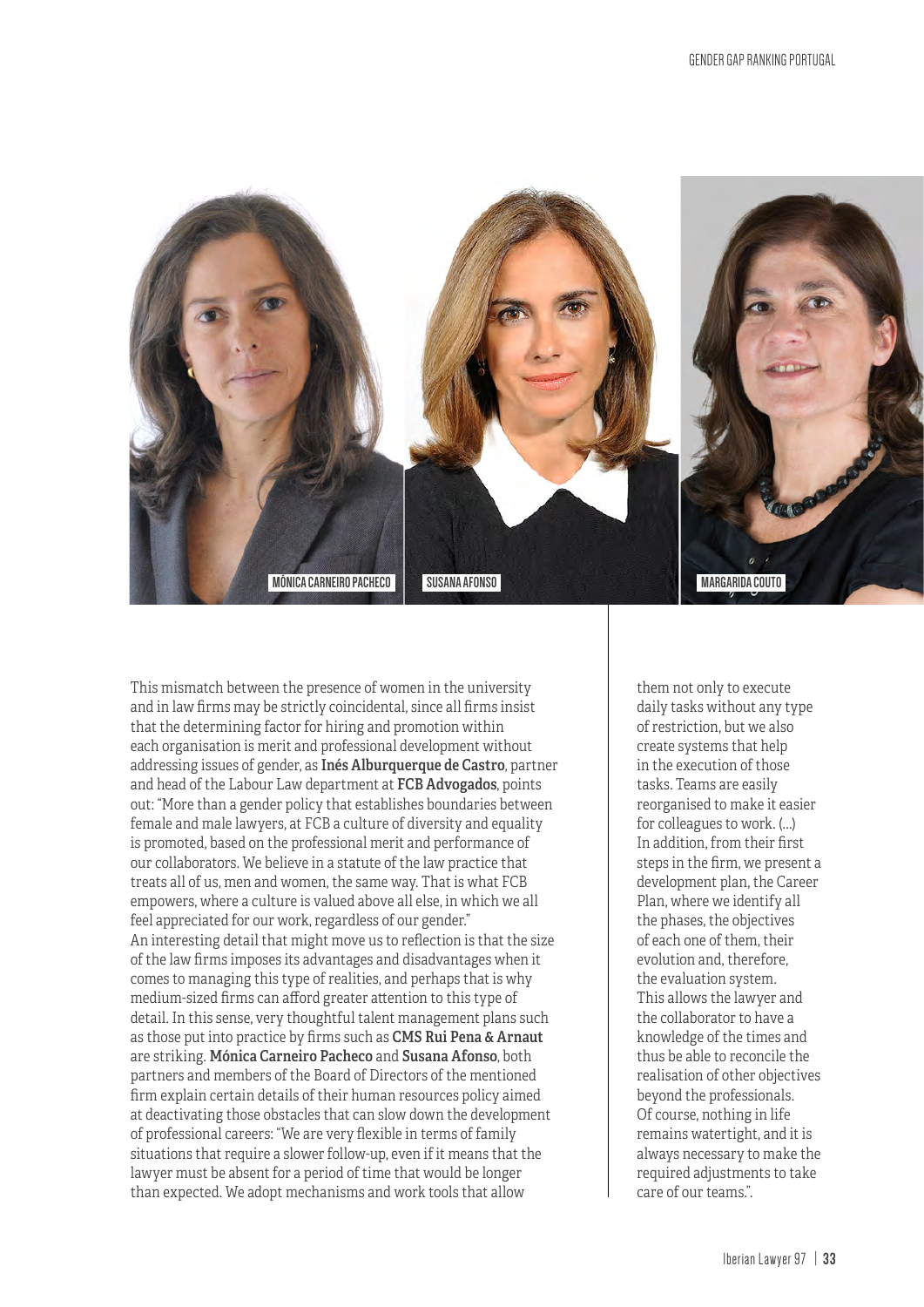

## **MANAGEMENT POSITIONS: THE GLASS CEILING**

Margarida Couto, head of the Social Economy area at VdA, tells us that her firm believes "that the success of an organisation is above all based on its human capital." That's why they are "strongly committed to the implementation of internal non-discrimination policies and to establishing strategies that reinforce participation in decisionmaking processes." And, obviously, it is in this aspect where the work must be intensified, according to the data of the study, since the real gender gap is found today in the promotion to decision-making positions, since only four firms have more female than male partners, specifically Caiado Guerreiro, GPA, SRS and CCA. In twelve of the firms included in the study, women did not even reach a third of the total partners. The head of Human Resources of CCA, Teresa Rocha, explains one of the reasons why her firm escapes this gap in terms of the promotion of women within the decision-making positions of the firm: "The situation of women and men in the labour market is characterised by presenting a set of very significant asymmetries, where wage disparity and access to leadership are some of the symptoms of the difference in power between the genders." There is no better way to solve a problem that becoming aware of its existence. In this sense, it is striking that CCA is the only firm that directly alludes to asymmetries and salary differences, something that exists but no one wants to talk about, since this has been the only firm that has responded with data to the question asked about differences in remuneration between male and female workers, thus recognising a disparity that exists in reality beyond the wishes or policies of the

firms. Thus, they report an average difference of around 4% more salary in the case of male partners compared to female partners and 0.5% in the case of lawyers. A reality to which Rita Canas da Silva, partner of the Labour department at Sérvulo & Associados, also alludes, when she recognises the need to eliminate the existence of this wage gap: "The urgency in its elimination has gained resonance in the national business fabric, with Sérvulo having participated in various multidisciplinary projects that aim to eliminate such asymmetries," and therefore explains some of the measures put into practice in the firm:" Beyond the possibility of direct, flagrantly inadmissible discrimination,